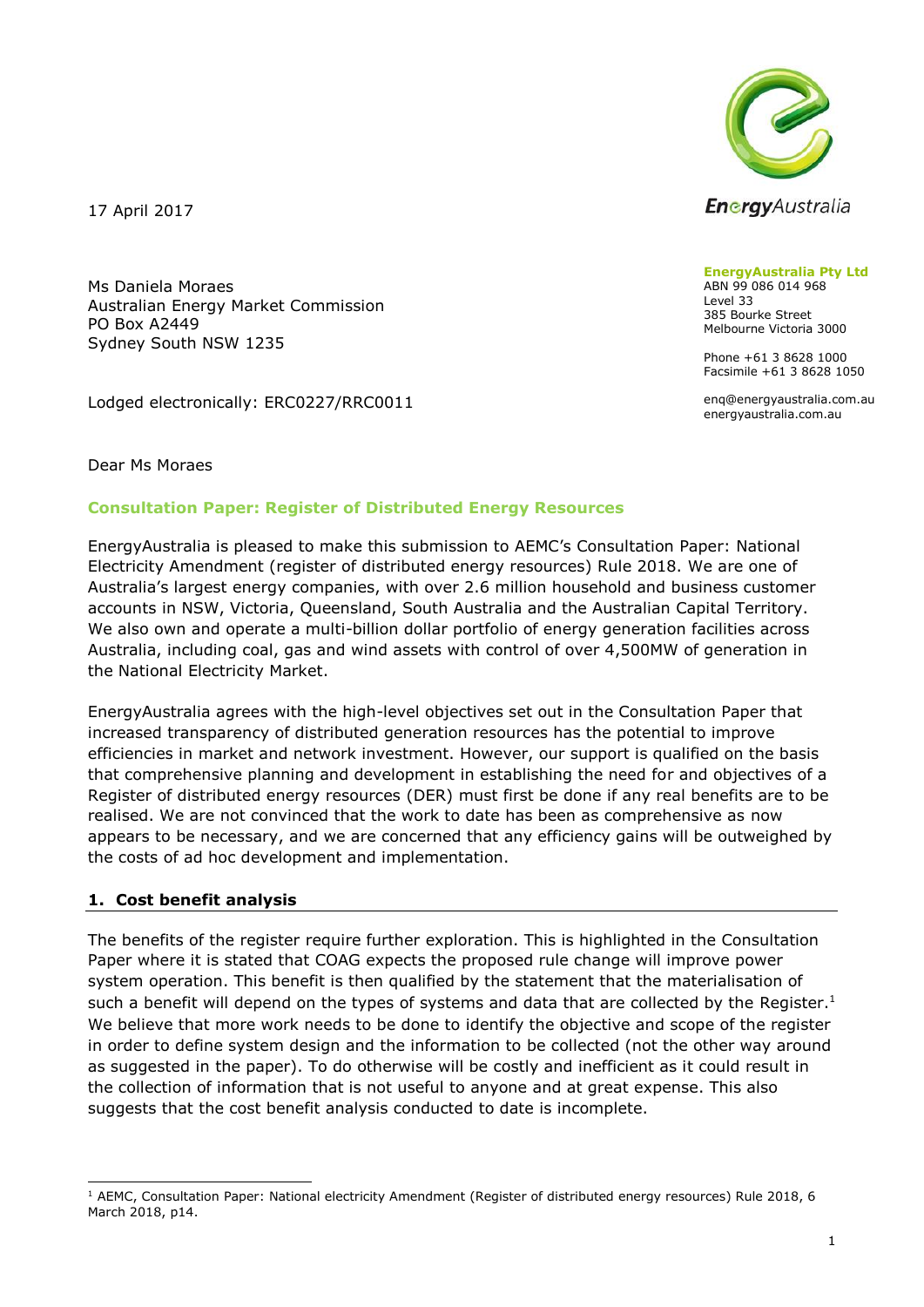We also note that there are other potential benefits that haven't been identified and which should also inform a cost benefit analysis. These include considerations such as authorised access to data by third party providers who can provide advice to end users about their DER (e.g. energy health checks and tailoring of products and services to the customers based on existence and attributes of other DER at the premises). In addition, there are other advantages to be considered such as battery (and other asset) recycling initiatives. A register may be useful in this encouraging or monitoring opportunities for maintenance, disposal or recycling of batteries. While a register may be useful in this scenario consideration should also be given to other opportunities to inform and promote these types of services.

At this stage the objectives don't appear to be sufficiently defined. While we can see that a register may, in some form, deliver broader market benefits; limitations of static data may hinder longer term objectives that may be developed over time. This is another reason why all perceived benefits must be identified, assessed and quantified to understand the type of system and the information to be collected (such as the currency of the data). A further consideration is the accuracy of the data; we doubt that capturing all DER at all sites will be possible (see section 3) and the accuracy of the register (type and information) will clearly come at a trade-off in terms of the costs to maintain it.

# **2. Connection point**

We agree that there is no clear and easy to use definition of connection point that the register can refer to. While NMI is the obvious choice, this may be problematic where the DER is not associated with one NMI. However, given the lack of viable alternatives, and the value of NMIs to AEMO's forecasting needs, NMIs are in our view the most appropriate choice in current circumstances. NMIs also allow for the added benefit of this data being linked to the data provided by retailers to AEMO about demand management arrangement with customers under the Demand Side Participation and Information Guidelines, not to mention the potential value add to these new arrangements. Also, NMI level data appears most useful for AEMO's forecasting needs.

Of course, given the known commercial sensitivities around demand side participation and demand response capabilities, appropriate mechanisms will need to be in place to ensure the integrity of the register and restrict access to confidential information (and of course costed and weighted against the benefits of receiving that confidential information).

### **3. Data Collection**

Ideally, and where possible, to achieve the yet to be defined objectives, any data collection processes should be closely aligned with existing practises and parties involved in collecting the data to minimise any additional costs to maintain the data required.

The practicalities of collecting and maintaining the data seem substantial. The database established will likely have low overall integrity given the inability to easily capture relevant and contemporaneous data (including whether the DER is still at the site, or has an updated configuration). Compelling parties to collect this information will help, but we expect would also increase the costs and, as noted, increased costs of capturing what will be an incomplete picture of DERs.

# **4. Privacy**

As is always the case with data collection that is directly attributable to individuals, customer engagement is essential in order to understand their concerns for the potential unauthorised release of information; inadvertent or otherwise.